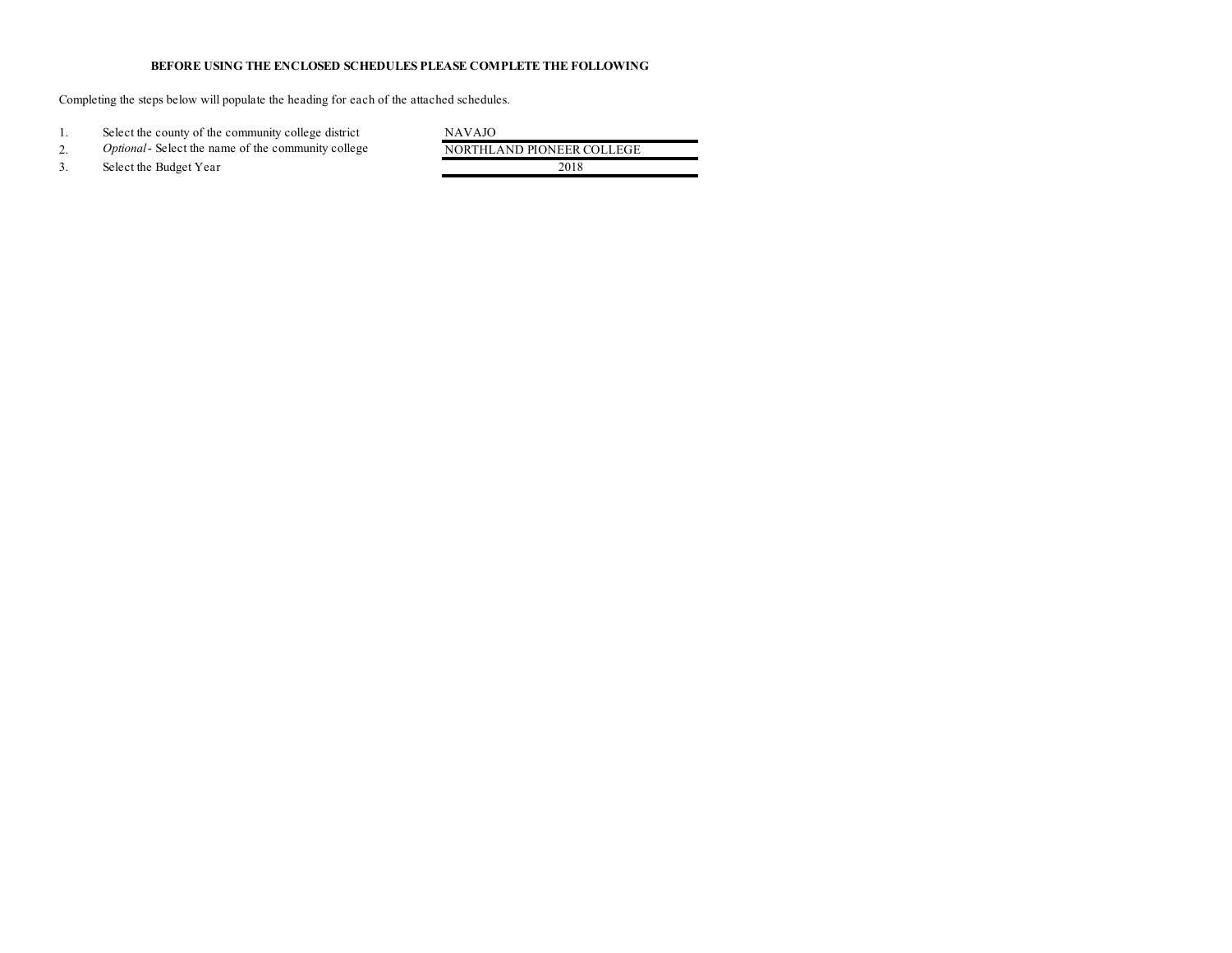**OFFICIAL BUDGET FORMS NAVAJO COUNTY COMMUNITY COLLEGE DISTRICT NORTHLAND PIONEER COLLEGE FISCAL YEAR 2018**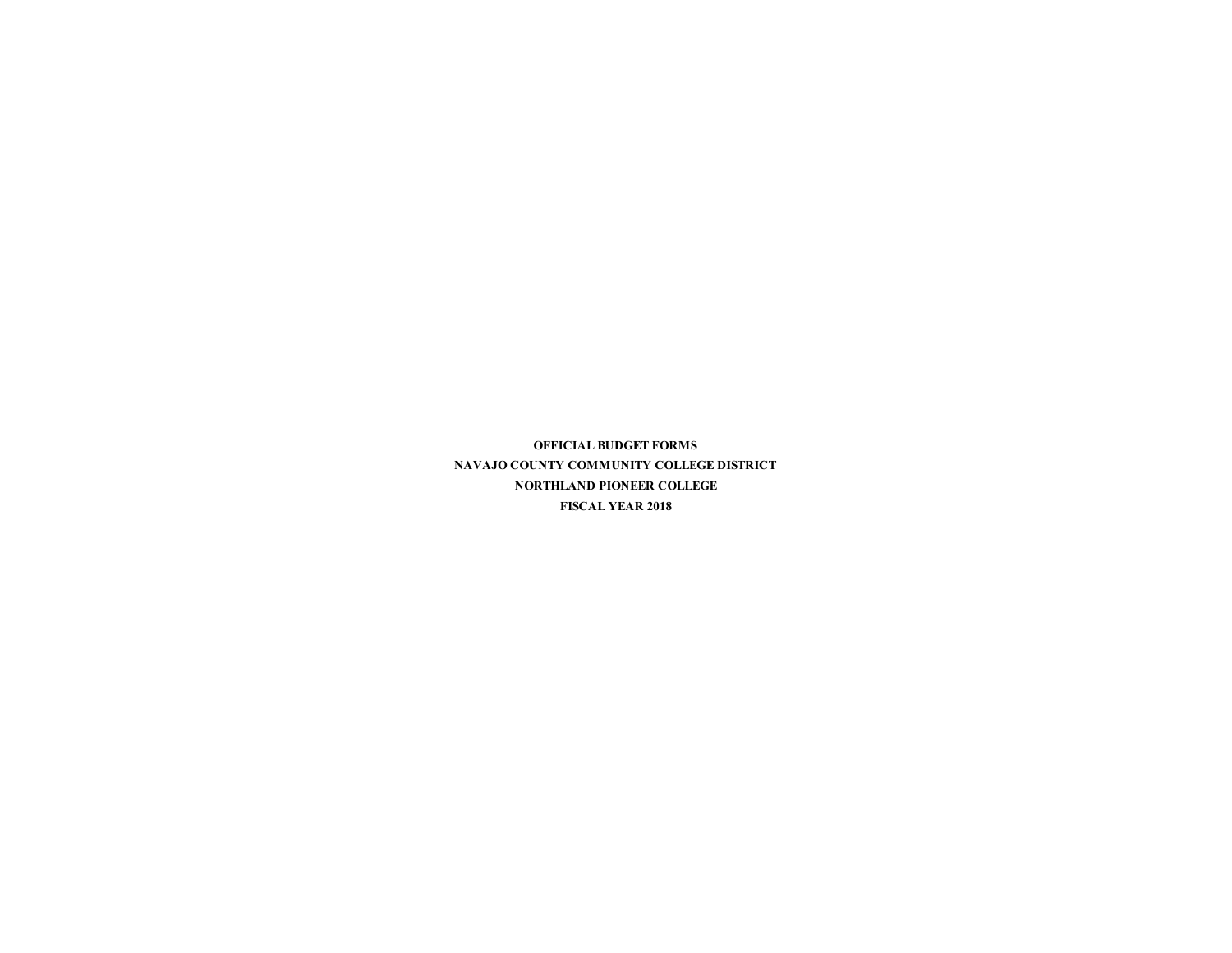## **NAVAJO COUNTY COMMUNITY COLLEGE DISTRICT NORTHLAND PIONEER COLLEGE BUDGET FOR FISCAL YEAR 2018 SUMMARY OF BUDGET DATA**

|      |                                                                |                                                                                                                                                         |  |                                                   |     |                                                   |   | Increase/Decrease<br>From Budget 2017<br>To Budget 2018 |                                    |  |  |  |  |  |
|------|----------------------------------------------------------------|---------------------------------------------------------------------------------------------------------------------------------------------------------|--|---------------------------------------------------|-----|---------------------------------------------------|---|---------------------------------------------------------|------------------------------------|--|--|--|--|--|
| I.   |                                                                | <b>CURRENT GENERAL AND PLANT FUNDS</b>                                                                                                                  |  | <b>Budget</b><br>2018                             |     | <b>Budget</b><br>2017                             |   | Amount                                                  | $\frac{0}{0}$                      |  |  |  |  |  |
|      | А.                                                             | Expenditures:<br>Current General Fund<br>Unexpended Plant Fund<br>Retirement of Indebtedness Plant Fund<br><b>TOTAL</b>                                 |  | 27,296,054<br>5.369.100<br>32,665,154             |     | 26,463,019<br>5.353.700<br>31,816,719             |   | 833,035<br>15.400<br>848,435                            | 3.1%<br>0.3%<br>2.7%               |  |  |  |  |  |
|      | $\mathbf{B}$                                                   | Expenditures Per Full-Time Student Equivalent (FTSE):<br>Current General Fund<br>Unexpended Plant Fund<br>Projected FTSE Count                          |  | 13,703 / FTSE<br>2.695 / FTSE<br>1.992            | \$  | 13.232 /FTSE<br>2,677 / FTSE<br>2.000             | S | 471 / FTSE<br>18 / FTSE                                 | 3.6%<br>$0.7\%$                    |  |  |  |  |  |
| II.  |                                                                | TOTAL ALL FUNDS ESTIMATED PERSONNEL COMPENSATION<br>Employee Salaries and Hourly Costs                                                                  |  | 14,963,955                                        | \$  | 14,736,058                                        |   | 227,897                                                 | 1.5%                               |  |  |  |  |  |
|      |                                                                | <b>Retirement Costs</b><br><b>Healthcare Costs</b><br>Other Benefit Costs<br>TOTAL                                                                      |  | 1,567,742<br>1.730.640<br>1.363.203<br>19,625,540 | S   | 1,562,910<br>1,792,560<br>1,346,602<br>19,438,130 |   | 4.832<br>(61,920)<br>16.601<br>187,410                  | 0.3%<br>$-3.5%$<br>1.2%<br>$1.0\%$ |  |  |  |  |  |
| III. | SUMMARY OF PRIMARY AND SECONDARY PROPERTY TAX LEVIES AND RATES |                                                                                                                                                         |  |                                                   |     |                                                   |   |                                                         |                                    |  |  |  |  |  |
|      | $A$ .                                                          | Amount Levied:<br>Primary Tax Levy<br>Secondary Tax Levy<br><b>TOTAL LEVY</b>                                                                           |  | 14,834,954<br>14,834,954                          | \$. | 14,361,969<br>14,361,969                          | S | 472,985<br>472,985                                      | 3.3%<br>$3.3\%$                    |  |  |  |  |  |
|      | $\mathbf{B}$                                                   | Rates Per \$100 Net Assessed Valuation:<br>Primary Tax Rate<br>Secondary Tax Rate<br><b>TOTAL RATE</b>                                                  |  | 1.8067<br>1.8067                                  |     | 1.7884<br>1.7884                                  |   | 0.0183<br>0.0183                                        | 1.0%<br>$1.0\%$                    |  |  |  |  |  |
| IV.  |                                                                | MAXIMUM ALLOWABLE PRIMARY PROPERTY TAX LEVY FOR FISCAL YEAR 2018 PURSUANT TO A.R.S. §42-17051                                                           |  |                                                   |     |                                                   |   |                                                         | 14,834,954                         |  |  |  |  |  |
| V.   |                                                                | AMOUNT RECEIVED FROM PRIMARY PROPERTY TAXES IN FISCAL YEAR 2017 IN EXCESS OF THE MAXIMUM<br>ALLOWABLE AMOUNT AS CALCULATED PURSUANT TO A.R.S. §42-17051 |  |                                                   |     |                                                   |   |                                                         |                                    |  |  |  |  |  |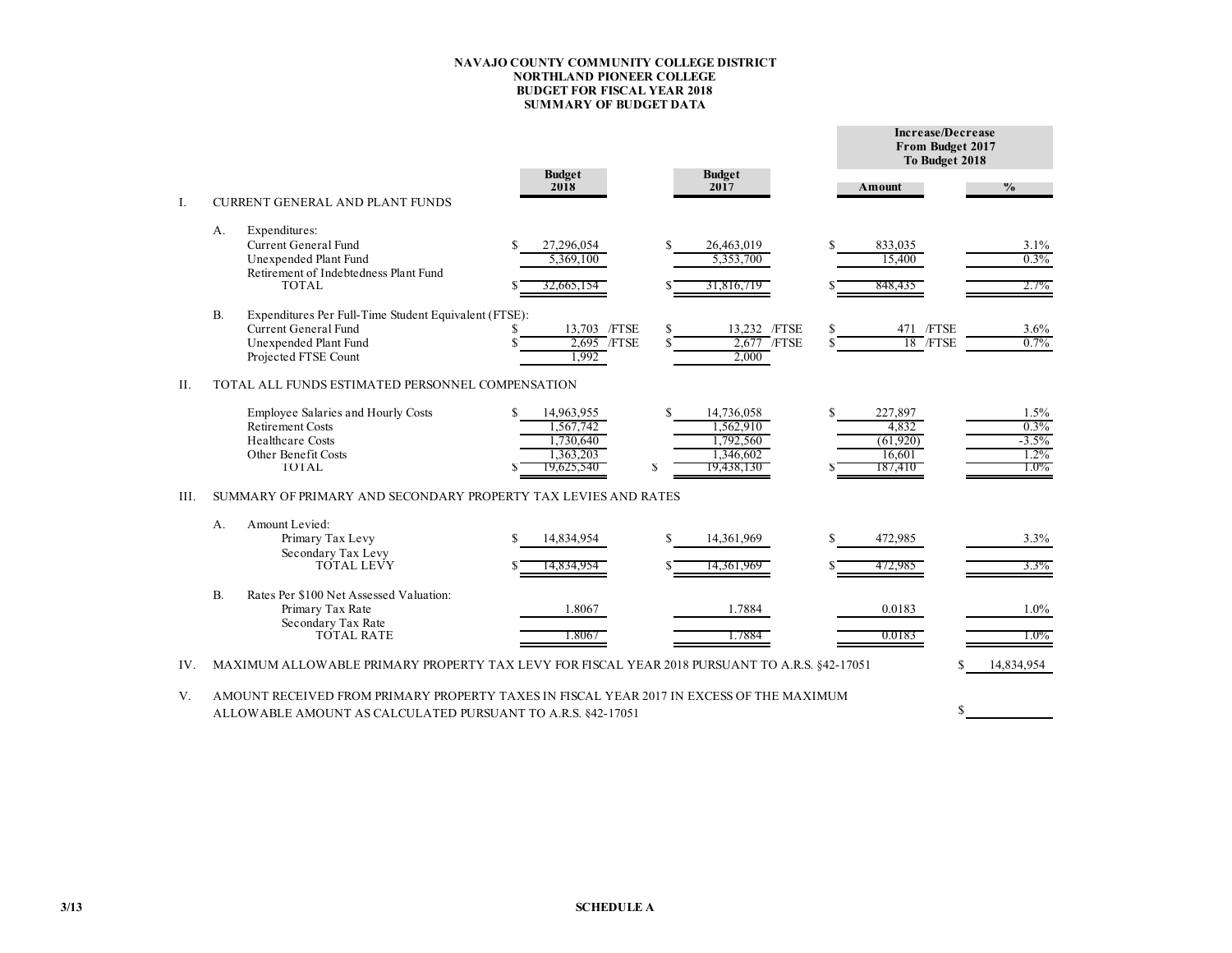## **NAVAJO COUNTY COMMUNITY COLLEGE DISTRICT NORTHLAND PIONEER COLLEGE BUDGET FOR FISCAL YEAR 2018 RESOURCES**

|                                               |                       | <b>CURRENT FUNDS</b> |           |             | <b>PLANT FUNDS</b> |       |                |                 |               |
|-----------------------------------------------|-----------------------|----------------------|-----------|-------------|--------------------|-------|----------------|-----------------|---------------|
|                                               | Restricted<br>General |                      | Auxiliary | Unexpended  | Retirement of      | Other | Total          | Total           | $\frac{0}{0}$ |
|                                               | Fund                  | Fund                 | Fund      | Plant Fund  | Indebtedness       | Funds | All Funds      | All Funds       | Increase/     |
|                                               | 2018                  | 2018                 | 2018      | 2018        | 2018               | 2018  | 2018           | 2017            | Decrease      |
| <b>BEGINNING BALANCES-July 1*</b>             |                       |                      |           |             |                    |       |                |                 |               |
| Restricted                                    |                       |                      | S.        | \$          | ¢                  |       | \$.            | £.              |               |
| Unrestricted                                  | 45,800,000            |                      |           | 8,000,000   |                    |       | 53,800,000     | 25,400,000      | 111.8%        |
| <b>Total Beginning Balances</b>               | 45,800,000            |                      |           | 8,000,000   |                    |       | 53,800,000     | 25,400,000      | 111.8%        |
|                                               |                       |                      |           |             |                    |       |                |                 |               |
| <b>REVENUES AND OTHER INFLOWS</b>             |                       |                      |           |             |                    |       |                |                 |               |
| <b>Student Tuition and Fees</b>               |                       |                      |           |             |                    |       |                |                 |               |
| <b>General Tuition</b>                        | 3,000,000             | <sup>\$</sup>        |           |             |                    |       | 3,000,000      | 2,900,000<br>£. | 3.4%          |
| Out-of-District Tuition                       |                       |                      |           |             |                    |       |                |                 |               |
| Out-of-State Tuition                          | 100,000               |                      |           |             |                    |       | 100.000        | 100,000         |               |
| <b>Student Fees</b>                           | 700,000               |                      |           |             |                    |       | 700,000        | 700,000         |               |
| Tuition and Fee Remissions or Waivers         | 1,000,000             |                      |           |             |                    |       | 1,000,000      | 1,000,000       |               |
| State Appropriations                          |                       |                      |           |             |                    |       |                |                 |               |
| Maintenance Support                           | 1,649,000             |                      |           |             |                    |       | 1,649,000      | 1,606,000       | 2.7%          |
| Equalization Aid                              | 6,672,100             |                      |           |             |                    |       | 6,672,100      | 6,081,500       | 9.7%          |
| Capital Support                               |                       |                      |           | 369,100     |                    |       | 369,100        | 353,700         | 4.4%          |
| Property Taxes                                |                       |                      |           |             |                    |       |                |                 |               |
| Primary Tax Levy                              | 14,834,954            |                      |           |             |                    |       | 14,834,954     | 14,361,969      | 3.3%          |
| Secondary Tax Levy                            |                       |                      |           |             |                    |       |                |                 |               |
| Gifts, Grants, and Contracts                  | 1,500,000             | 6,000,000            |           |             |                    |       | 7,500,000      | 7,800,000       | $-3.8\%$      |
| Sales and Services                            |                       |                      |           |             |                    |       |                |                 |               |
| <b>Investment Income</b>                      | 140,000               |                      |           |             |                    |       | 140,000        | 140,000         |               |
| State Shared Sales Tax                        |                       | 400,000              |           |             |                    |       | 400,000        | 400,000         |               |
| Other Revenues                                | 200,000               |                      | 350,000   |             |                    |       | 550,000        | 646,300         | $-14.9%$      |
| Proceeds from Sale of Bonds                   |                       |                      |           |             |                    |       |                |                 |               |
| Total Revenues and Other Inflows              | 29,796,054 \$         | 6,400,000            | 350,000   | 369,100     |                    |       | 36,915,154     | 36.089.469      | 2.3%          |
|                                               |                       |                      |           |             |                    |       |                |                 |               |
| <b>TRANSFERS</b>                              |                       |                      |           |             |                    |       |                |                 |               |
| Transfers In                                  |                       | 600,000              | 300,000   | 2,000,000   |                    |       | 2,900,000      | 2,800,000       | 3.6%          |
| (Transfers Out)                               | (2,900,000)           |                      |           |             |                    |       | (2,900,000)    | (2,800,000)     | 3.6%          |
| <b>Total Transfers</b>                        | (2,900,000)           | 600,000              | 300,000   | 2,000,000   |                    |       |                |                 |               |
|                                               |                       |                      |           |             |                    |       |                |                 |               |
| Less:                                         |                       |                      |           |             |                    |       |                |                 |               |
| Governing Board Designations                  | (23, 551, 973)        |                      |           |             |                    |       | (23, 551, 973) | (2,691,240)     | 775.1%        |
| Policy 1924 - Cash Reserve                    | (13, 648, 027)        |                      |           |             |                    |       | (13.648.027)   | (13.231.510)    | $3.1\%$       |
| Policy 1926 - Future Capital Reserve          | (8,200,000)           | (400,000)            |           | (5,000,000) |                    |       | (13,600,000)   | (6,500,000)     | 109.2%        |
|                                               |                       |                      |           |             |                    |       |                |                 |               |
|                                               |                       |                      |           |             |                    |       |                |                 |               |
| Total Resources Available for the Budget Year | 27,296,054 \$         |                      | 650,000   |             |                    |       | 39,915,154     | 39,066,719      | 2.2%          |

\*These amounts exclude amounts not in spendable form (i.e., prepaids, inventories, and capital assets) or amounts legally or contractually required to be maintained intact.